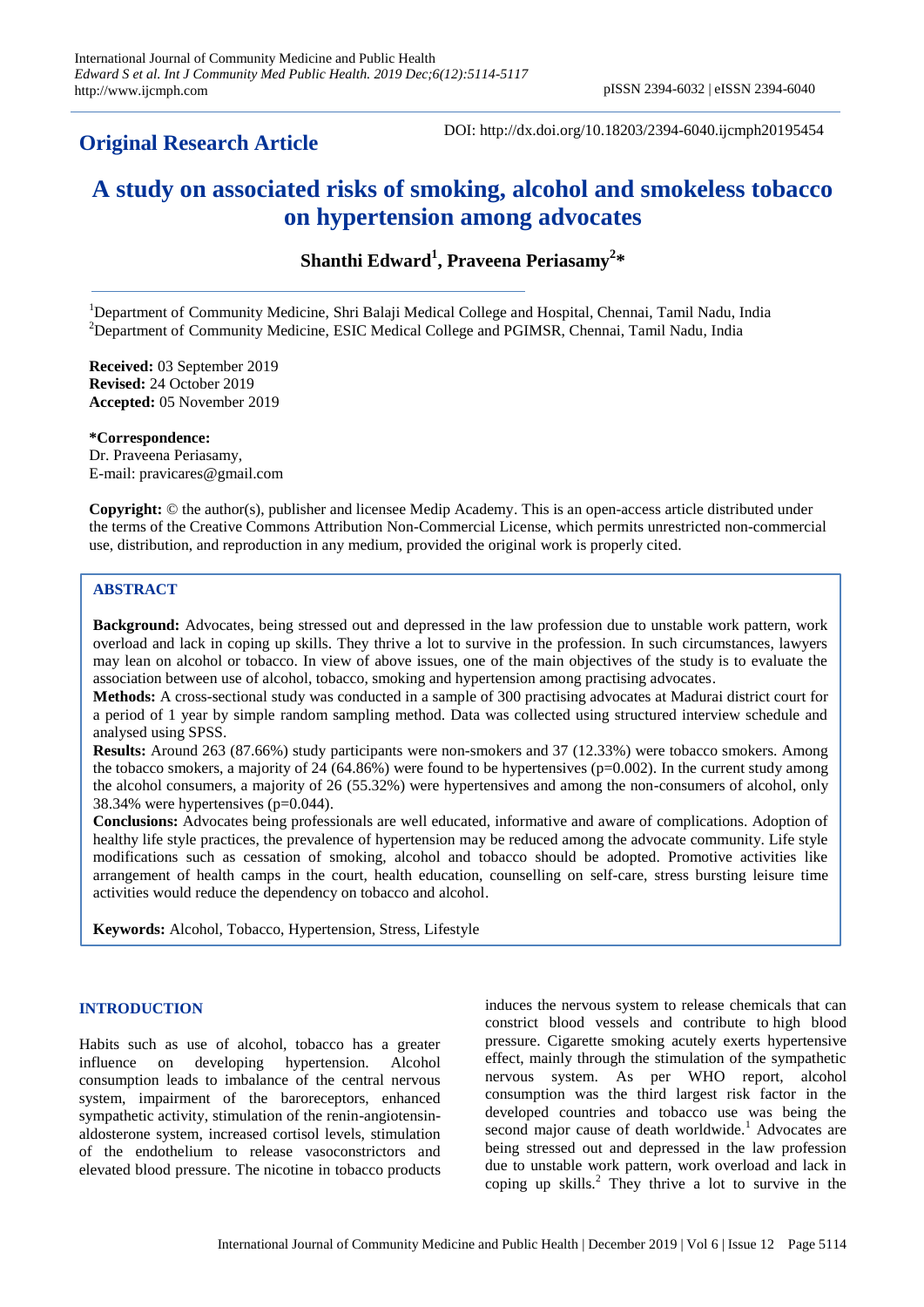profession. The above factors easily expose the advocates to habits such as use of alcohol and tobacco. This may lead to hypertension, were health of the advocates are questionable. Lawyers are unique in that they are not only required to work long hours to satisfy existing clients and they find themselves working constantly in order to climb the corporate ladder. This work schedule oftentimes ruptures relations at home, leaving them with no one to turn to. In such circumstances, lawyers may lean on alcohol or tobacco for support. In view of above issues, one of the main objectives of the study is to evaluate the association between use of alcohol, tobacco, smoking and hypertension among practising advocates.

## **METHODS**

This study is a cross sectional study conducted at Bar association and law chamber, District court, Madurai from September 2015 to August 2016. Advocates in the age group of 30 years and above practicing in Madurai city were included.

#### *Inclusion criteria*

Inclusion criteria were advocates in age group of 30 and above; regularly practicing advocates (attending court at least thrice a week); advocates practicing for a period of more than 5 years.

#### *Sample size*

According to available studies, relating to prevalence of hypertension among advocates, the prevalence was 36%, considering it as 'p' with limit of accuracy as 16% of prevalence and with 10% attrition the sample size is calculated.<sup>3</sup>

$$
N = Za^2 \times P \times Q/L^2
$$

 $=1.96 \times 1.96 \times 36 \times 64/5.76 \times 5.76 = 266.72.$ 

With 10% attrition i.e., 26.6, minimum sample size calculated,  $(266+26.6)=293.32$  rounded off to 300. Hence sample size for this study will be 300.

#### *Sampling* **method**

From Madurai Bar Association (M.B.A) Advocates voters' affidavit list, 600 advocates were selected by 'simple random sampling' technique using computerized random numbers. Out of that a sample of 300 advocates who satisfy the inclusion criteria are selected by enquiry through phone dialing. Permission from Madurai Bar Association Secretary was obtained prior to the data collection.

## *Data collection tool*

Three blood pressure readings as per JNC VII were measured in all study subjects at an interval of 3 hours in

sitting position and the average was calculated using 'sphygmomanometer' (mechanical type with a dial). The participants were advised to refrain use of tobacco in any form or ingestion of caffeine during the 30 minutes preceeding measurement. Newly detected hypertensives were examined again after 2 days in the same manner to confirm that hypertension was constant. Apart from the known hypertensives, based on the blood pressure measurements, the remaining study subjects were classified according to JNC VII criteria. Data was collected using the final proforma, 'structured interview schedule' (modified after pilot). Data on background characteristics and risk factors were obtained from all participants.

#### *Statistical analysis*

The data was entered and analysed using SPSS version 16.0. Descriptive statistical analysis done by calculating percentages and chi-square test and odds ratio for association of risk factor and 95% CI were computed. Among the factors evaluated, association between tobacco smoking, smokeless tobacco alcohol and hypertension is discussed in this research article.

## **RESULTS**

#### *Hypertension and associated risk factors*

#### *Hypertension and tobacco smoking*

It is observed from the Table 1, that around 263 (87.66%) study participants were non-smokers and 37 (12.33%) were tobacco smokers. Among the tobacco smokers, a majority of 24 (64.86%) were found to be hypertensives whereas only 37.64% non-smoker participants were found to be hypertensives. The difference of observation was found to be statistically significant (p=0.002). The odds ratio is 3.058, which indicates that the tobacco smokers had 3.05 greater odds of having hypertension as compared to non-smokers. It denotes that smoking has an association with hypertension.

#### *Hypertension and usage of smokeless tobacco*

Majority of 298 (99.3%) participants were non users of smokeless tobacco and only 2 (1.7%) participants were smokeless tobacco users. Among the smokeless tobacco users all the 2 (100%) were hypertensives and 121 (40.6%) participants who were non users of smokeless tobacco were hypertensives. The above difference of observation was not statistically significant (p=0.326).

#### *Hypertension and alcohol consumption*

Table 2 shows, that out of 300 study participants, 47 (15.67%) were alcohol consumers and 253 (84.33%) were non-consumers of alcohol. Among the alcohol consumers, a majority of 26 (55.32%) were hypertensives and among the non-consumers of alcohol, 38.34% were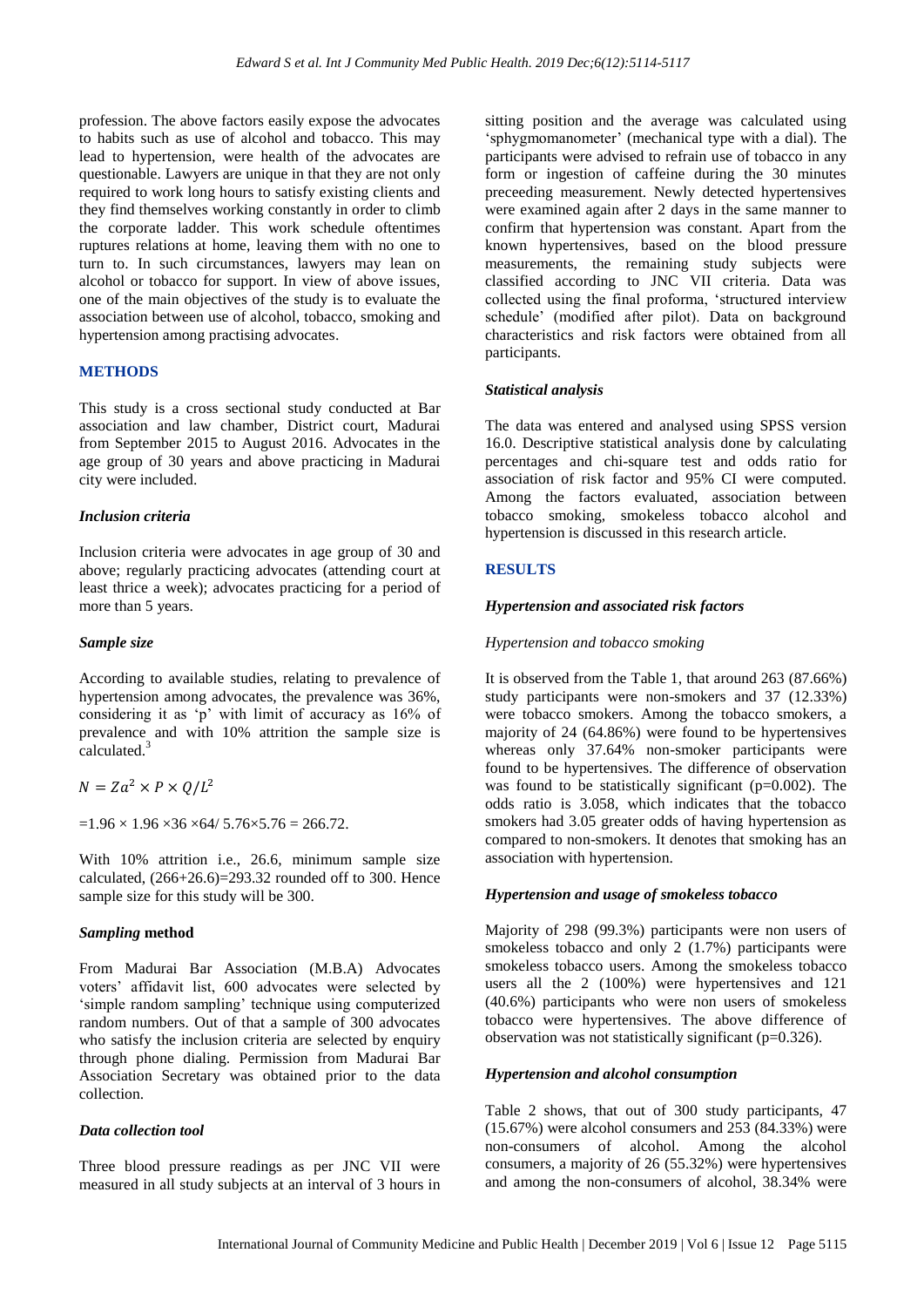hypertensives. The difference of observation was found to be statistically significant (p=0.044). The odds ratio is 1.9, which indicates that alcohol consumers had 1.9

greater odds of having hypertension as compared to nonalcohol consumer, indicating that alcohol consumers are more prone for hypertension.

#### **Table 1: Distribution of hypertensive subjects and their smoking status.**

| <b>Smoking status</b>                    |    | Hypertensives Normotensives Odds ratio 95% CI P value |      |             |       |
|------------------------------------------|----|-------------------------------------------------------|------|-------------|-------|
| Tobacco smokers (current and past users) | 24 |                                                       |      |             |       |
| <b>Tobacco non-smokers</b>               | 99 | 164                                                   | 3.05 | $1.4 - 6.8$ | 0.002 |
| <b>Total</b>                             |    |                                                       |      |             |       |

## **Table 2: Distribution of hypertensive subjects and alcohol consumption.**

| Alcohol consumption                        |     | Hypertensives Normotensives Odds ratio 95% CI P value |     |             |       |
|--------------------------------------------|-----|-------------------------------------------------------|-----|-------------|-------|
| Alcohol consumers (current and past users) | -26 |                                                       |     |             |       |
| Non consumer of alcohol                    |     | 156                                                   | 1.9 | $1.0 - 3.9$ | 0.044 |
| <b>Total</b>                               |     |                                                       |     |             |       |

## **DISCUSSION**

This discussion is based on above findings obtained as a result of evaluation of association between alcohol, smokeless tobacco, tobacco smoking and hypertension.

## *Hypertension and tobacco smoking*

In the present study, around 24 (64.86%) tobacco smokers (both current and past-smokers) were found to be hypertensives whereas only 37.64% non-smoking participants were found to be hypertensives. The above observation was found to be statistically significant indicating that tobacco smoking has an association with hypertension (p=0.002). The odds ratio is 3.058, which indicates that the tobacco smokers had 3.058 greater odds of having hypertension as compared to non-smoking individuals.The finding of present study related to hypertension was not exactly but almost similar to finding of Madhumitha et al study among urban population in Karnataka, which revealed significant association between smoking and hypertension.<sup>4</sup> It implies that smoking is a risk factor for development of hypertension. This may be due to fact that cigarette smoking increases blood pressure by direct stimulation of sympathetic nervous system and subsequent release of increased nor epinephrine and epinephrine.

## *Hypertension and smokeless tobacco*

In the present study, there were only two users of smokeless tobacco and both the 2 (100%) were hypertensives and 121 (40.6%) participants who were not using smokeless tobacco were hypertensives. The above observation was not statistically significant (p=0.326). On the contrary Westman review article on smokeless tobacco and hypertension revealed that smokeless tobacco caused a clinically significant acute elevation of systolic blood pressure, diastolic blood pressure or pulse in 5 of 6 experimental trials. $5$ 

## *Hypertension and alcohol consumption*

In the current study among the alcohol consumers, a majority of 26 (55.32%) were hypertensives and among the non-consumers of alcohol, only 97 (38.34%) were hypertensives. The above observation was found to be statistically significant (p=0.044), indicating that alcohol consumers are more prone for developing hypertension.

The odds ratio is 1.991, which denotes alcohol consumers had 1.991 greater risk of having hypertension as compared to non-alcohol consumers. Similar findings were demonstrated in several epidemiological and clinical studies that chronic ethanol consumption (more than three drinks per day, 30 g ethanol) is associated with an increased incidence of hypertension and an increased risk of cardiovascular diseases. 6-14

## **CONCLUSION**

From the results of this study, there is significant association between alcohol, smoking and hypertension among advocates. Hypertension is preventable and treatable by making healthy choices. Advocates being professionals are well educated, informative and aware of complications. Therefore by regular adoption of healthy life style practices, the prevalence of hypertension may be reduced among the advocate community. Life style modifications such as cessation of smoking, alcohol and tobacco should be adopted. Promotive activities like arrangement of health camps in court premises with guidance of bar council association and health counsellor can be recruited in Bar Council Association for health educating and counselling the advocates. Regular monitoring of health status by self-care management is needed. Work schedules can be pre-planned, prioritized and executed. Implementation of community based screening programs for early detection of hypertension is also needed.